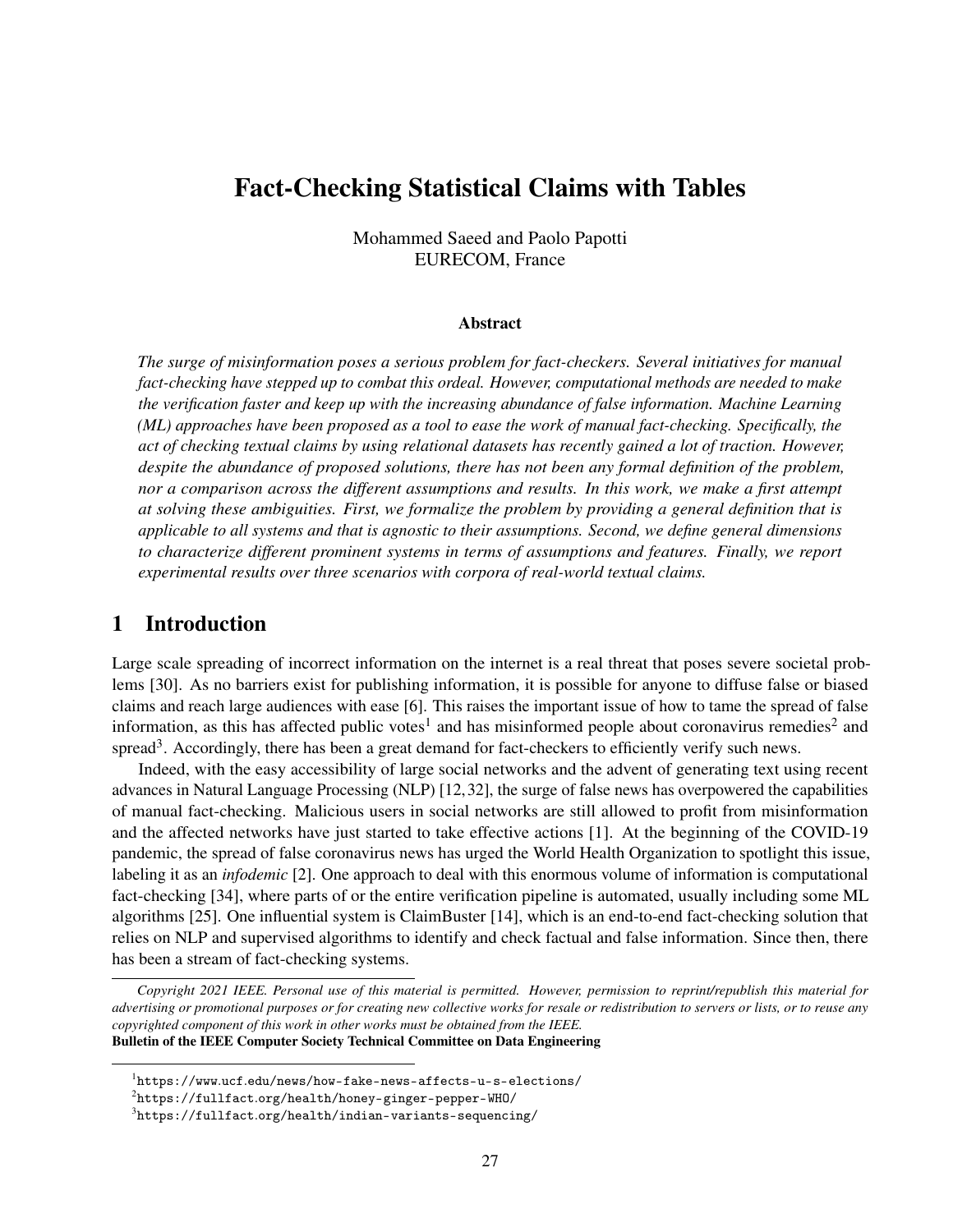| <b>Player</b>    | <b>Minutes Played</b> | <b>Field Goals</b> | <b>Field Goal Attempts</b>  | <b>Assists</b>   | Points <sup>(3)</sup> |
|------------------|-----------------------|--------------------|-----------------------------|------------------|-----------------------|
| Courtney Lee     | 39:08                 |                    | 14                          |                  | 22                    |
| Marc Gasol       | 35:23                 | $6^{(2)}$          | $12^{(2)}$                  | 6                | 18                    |
| Zach Randolph    | 29:26                 |                    | 9                           | $\Omega$         | 10                    |
| Mike Conley      | 29:13                 |                    | 14                          | $11^{(1)}$       | $24^{(4)}$            |
| Tony Allen       | 23:10                 |                    | 6                           |                  | 9                     |
| Quincy Pondexter | 26:43                 | 2                  | 8                           | $\theta$         |                       |
| Beno Udrih       | 18:47                 |                    | 6                           | 3                | 6                     |
| Jon Leuer        | 16:13                 |                    | 4                           | $\left( \right)$ | $\overline{c}$        |
| Kosta Koufos     | 12:37                 |                    | $\mathcal{D}_{\mathcal{L}}$ |                  |                       |
| Vince Carter     | 9:20                  | ⌒                  | $\overline{\mathbf{5}}$     |                  |                       |

Table 4: Statistics of a basketball game.

Some systems verify a certain input by utilizing structured data stored in *knowledge graphs* [5,16] or *relational tables* (or just *relations*) [18, 19], while others rely on unstructured resources such as Wikipedia articles [27, 36]. Other systems have the ability to verify multiple claims occurring within the same input text, such as an entire document [15, 19]. A recent approach also discards all evidence retrieval methods and relies on the implicit knowledge stored in large pre-trained language models (PLM) [20]. Nevertheless, the plethora of different methods calls for a thorough study of their differences with an exploration of the salient aspects related to the design of the systems and how they relate to the fact-checking process. Such study aims to (i) provide readers with a set of dimensions to model this kind of systems, (ii) inspect prominent systems by testing them on various datasets.

We are interested in claims that can be verified by using existing relational tables. Storing data in tables is the go-to format for many applications as it offers declarative querying, scalability, and several other features. For example, reliable statistics for coronavirus are published on a daily basis as relations <sup>4</sup>. The use of such tables supports the verification process and can help in relieving the work done by human fact-checkers. Indeed, manually verifying textual reports, which summarize the most important statistics, is time-consuming and requires automation [3, 25].

In this article, we start with formulating the problem of the computational verification of textual claims by using relational data (Section 2). We discuss four recent systems and highlight their main differences in terms of six generic dimensions (Section 3). We then experimentally compare the systems on several annotated claim corpora (Section 4). Finally, we conclude with some open challenges and future directions for research in this topic (Section 5).

# 2 Problem Statement

We introduce our problem and related terminology. We assume a scenario where we have a natural language text containing one or more claims to be verified with some relational table(s). Such table(s) are either given as an input or predicted by a system. The following example contains (hypothetical) claims about a basketball game. Table 4<sup>5</sup> contains the information needed to verify such claims. Table values that are used to verify a claim are marked with the same superscript.

**Example 1:** "Mike Conley had  $11^{(1)}$  assists. The field goal percentage for Marc Gasol is  $50\%^{(2)}$ . The team scored  $100^{(3)}$  points in total. Mike Conely scored the  $most^{(4)}$  points."

<sup>4</sup> https://github.com/CSSEGISandData/COVID-19

<sup>5</sup>Obtained from https://www.basketball-reference.com/boxscores/201411050PHO.html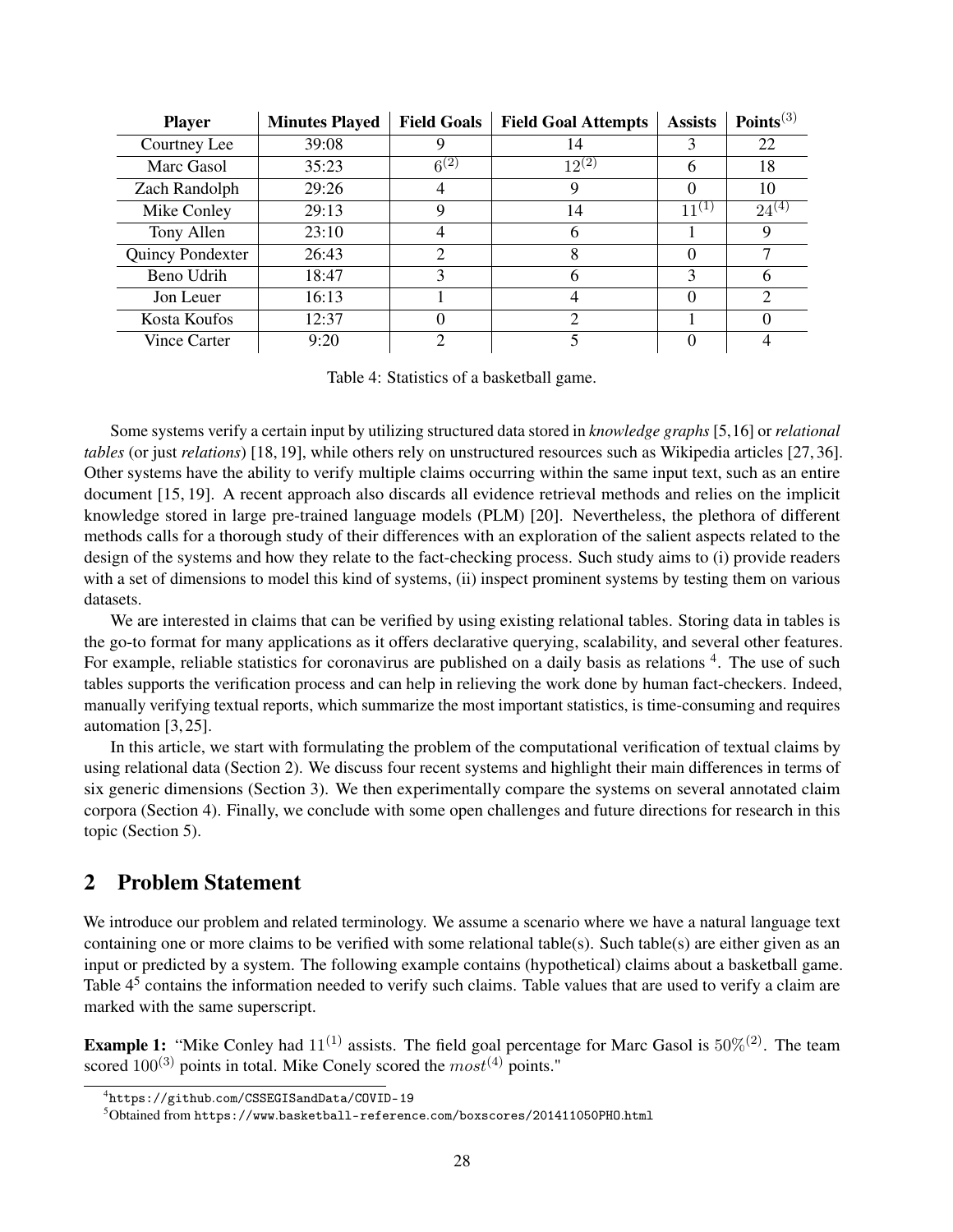The first claim can be verified with a simple look-up in the table over the Assists attribute. The second claim can be verified by computing the ratio of the Field Goals to the Field Goal Attempts of a certain player; thus, two cell values are needed for verification. The third (false) claim can be checked with an aggregation (summation) over the Points column. The fourth claim involves finding the player with the maximum number of Points. Other claims might need the involvement of two or more tables.

**Definition 1:** *Fact-checking* is the process of checking that all facts in a piece of text are correct.

Fact-checking is usually composed of three phases: (i) finding check-worthy claims, (ii) finding the best available evidence for the claim at hand, and (iii) validating or correcting the record by evaluating the claim in light of the evidence [25]. Claims can be provided in a structured form, such as the subject-predicate-object triples in a knowledge graph [5], or in plain text [31], such as the sentences in Example 1. In this article, we assume that the first step (i) has already been executed, and every sentence contains at least one claim.

**Definition 2:** A *textual claim* is any subset of a natural language input that is to be verified against trustworthy reference sources.

Data in such reference sources can be structured or non-structured. Non-structured data include textual documents while structured data include knowledge graphs, such as DBpedia [21], and relational tables. In this work, we are interested in relational tables as reference data. Specifically, we focus on tables that contain numerical data and on which numerical and Boolean operations can be computed.

**Definition 3:** A *statistical claim* is any textual claim that can be verified over a trustworthy database by performing a mathematical expression on the database cell values.

The claims in Example 1 are all statistical claims, while a claim such as "Players who commit too many fouls are not allowed to play anymore." is not.

Definition 4: An *explicit claim* is a statistical claim mentioning a number that can be verified by comparing it against the result of a function that takes as parameters some cell values in the input relation.

The first three claims in Example 1 are explicit claims. We assume that symbols LOOKUP, SUM, and DIVISION are defined. LOOKUP performs a look-up in a table given a primary key value and an attribute label. SUM performs a summation over the values of an attribute. DIVISION performs the division of two cell values. The first claim is a simple look-up over the table that could be modeled as LOOKUP ('Mike Conley', 'Assists')==11. The second claim requires computing a ratio of Field Goals to Field Goal Attempts for player Marc Gasol. This can be formulated as DIVISION(a,b)==0.5 where a=LOOKUP('Marc Gasol','Field Goals') and b=LOOKUP('Marc Gasol','Field Goal Attempts'). The third claim could be modeled as SUM('Points')==100.

Definition 5: An *implicit claim* is a statistical claim that does not mention a number and can be verified by a Boolean function that takes as parameters cell values in the input relation.

The last claim in Example 1 is an implicit claim. Assuming MAX has also been defined, it could be modeled as MAX(Points)=LOOKUP('Mike Conely','Points'). As we will discuss in the next section, implicit claims are harder to verify and usually require some form of supervised learning, such as the learning of neural representations [19] or the synthesis of a program from the input [8].

Definition 6: Given a text T containing a statistical claim c and a database D, the goal of *Statistical-Claim Fact-Checking* is to verify c with the information in D. Formally, the objective is to find a function  $f(T, c, D)$ that successfully maps to one of two labels (True or False).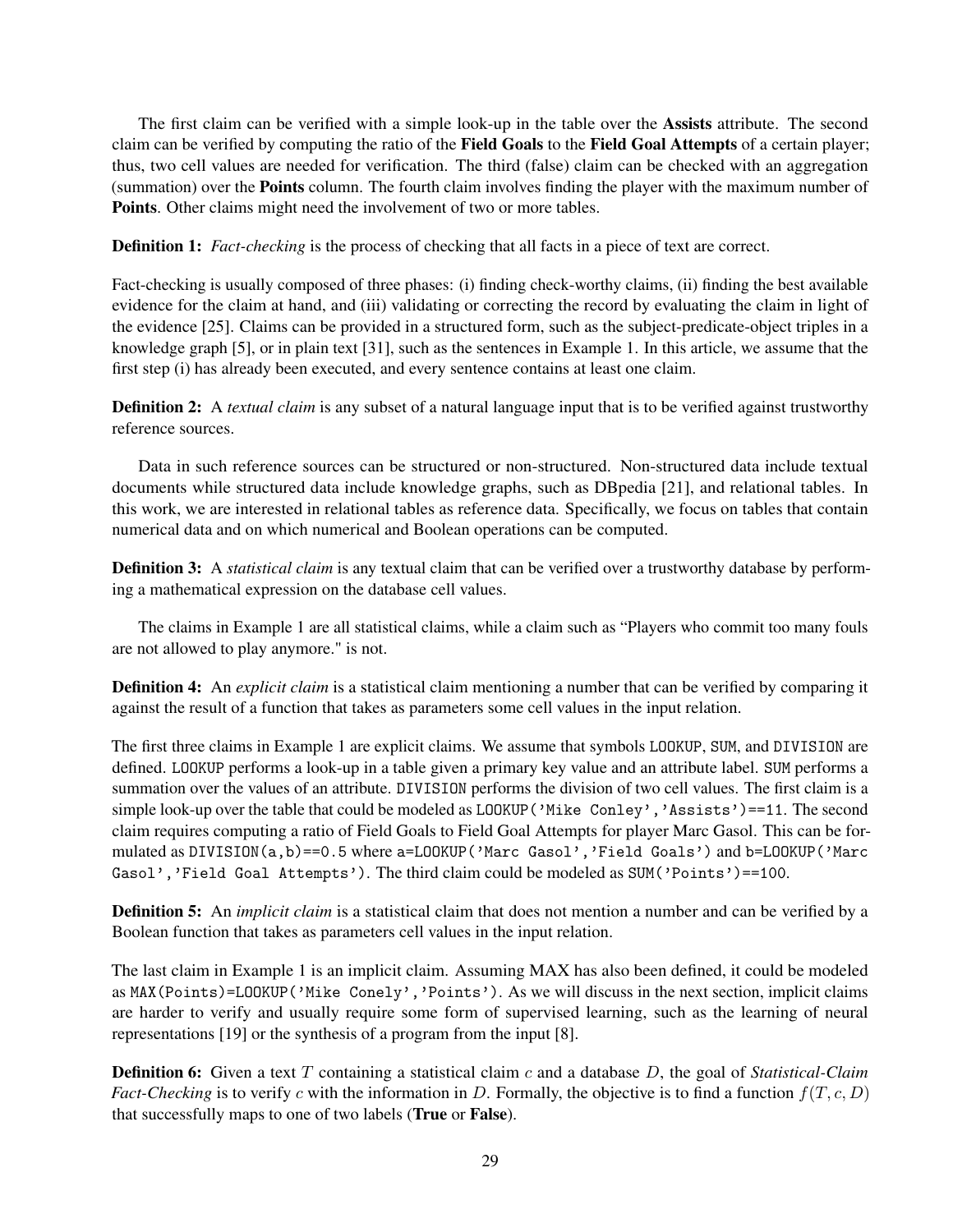This definition is generic enough to model existing fact-checking systems and other systems that can be adapted for this task<sup>6</sup>. It is independent of the different assumptions that apply for the different approaches. For example, multiple systems assume that the input text  $T$  contains a single claim [8], thus dropping the need for having the claim c as an input. Also, the database  $D$  is often simplified to one relational table given as input [8, 15], while other systems utilize multiple tables [18, 19]. Finally, the definitions above do not cover a notion of explainability of the provided result. Indeed, some systems do not provide any result explanation since the verification process relies on black-box methods, such as deep neural networks [8].

## 3 Systems

In this section, we study four systems that satisfy Definition 6. We analyze TABLE-BERT [8], TAPAS [15], AGGCHECKER [18], and SCRUTINIZER [19]. In Section 3.1, we describe how each system works and its assumptions. In Section 3.2, we introduce six dimensions to characterize such fact-checking systems.

#### 3.1 Overview of Systems

We introduce the systems, starting from the ones that rely on end-to-end NLP methods, and describe those that use query generation next.

TABLE-BERT [8] models fact-checking of a statistical claim as a Natural Language Inference (NLI) problem [22]. NLI is the task of determining whether a natural language hypothesis h can be inferred from a natural language premise  $p$ . In TABLE-BERT, a given table  $T$  is linearized and fed to the model alongside the natural language hypothesis  $p$ . The model consists of a pre-trained BERT model [12] that outputs a sequence-level representation of the input. This representation is then fed into a multi-layer perceptron, which predicts the entailment probability. If the output probability is greater than 0.5, then the hypothesis  $p$  is entailed by table  $T$ .

This system assumes a table as input, i.e., that the reference data is available and already identified. TABLE-BERT comes with a corpus of tables and claims (annotated as true/false) that can be used for fine-tuning. This makes it usable on unseen tables, but our experimental results show that further fine-tuning for the domain at hand is needed to obtain good results. Moreover, TABLE-BERT can be fine-tuned with more examples that contain formulas unseen in the provided corpus. However, the original paper recognizes that the complexity of the formulas that the system can learn is limited and does not support composition of functions [8].

TAPAS [15] can be used to tackle the claim verification as a question-answering problem over an input table [4,23,33]. The model takes as input (1) a natural language question  $\bf{Q}$  to be answered over (2) the input table T. Building on the success of pre-training models on textual data, TAPAS extends this procedure to structured data, by training a BERT [12] model on a large number of natural language questions and Wikipedia tables. This process enables the model to learn correlations between structured and unstructured data. After training, the encoder provides a representation of the input. The output is twofold: the model predicts (1) which *cell values* of the input table are used for answering the question and (2) what *aggregation operation* is performed on such values to produce an answer for the input question.

As with TABLE-BERT [8], TAPAS assumes that the reference table is available, and is linearized in the input. Generating questions from the claim could be done using lexical-based methods as pioneered in ClaimBuster [13], or neural-based methods [7, 35]. While TAPAS has the benefit of being general, i.e., "plug and play" on new domains, it has the limitation that extending it to new formulas or tables requires the full re-training from scratch. Moreover, it is not demonstrated that it could learn complex formulas.

<sup>&</sup>lt;sup>6</sup>While the definition considers a binary label for the output, it can be extended to multiple labels such as "partially true" or "not enough evidence".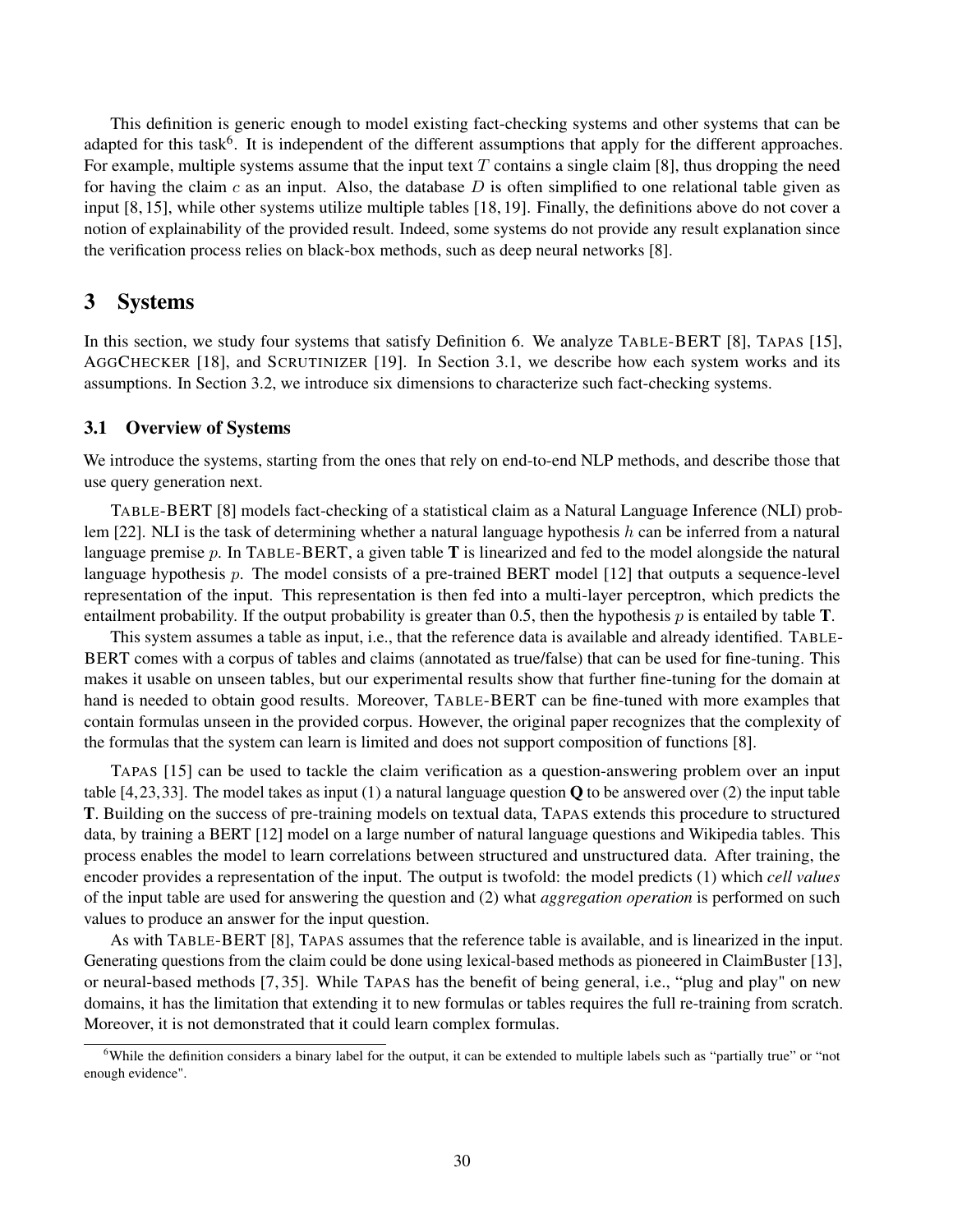AGGCHECKER [18] takes a relational dataset and a text document as input. It translates the natural language claims in the document into SQL queries that are executed to verify the claims. More specifically, each claim is mapped to a probability distribution over SQL queries. SQL queries are formed by combining query fragments using an iterative expectation-maximization procedure [11]. AGGCHECKER works out of the box on unseen relations and does not assume that training data is available for a new database. The system supports aggregation functions and could be extended to support more. Extending the system is not trivially done by just feeding more binary examples. It needs an update to the information retrieval engine to incorporate new query fragments, and an update to the probabilistic model to account for new SQL query candidates. A module to account for multi-variable formulas is also needed. Similar to TAPAS, the modification needed for this system to account for unseen functions goes beyond examples.

The system benefits from the fact that claims in the same context are often semantically correlated by learning a document-specific prior distribution over queries. As in practice accurate claims are more likely than inaccurate claims, the system increases the likelihood of the query which has a match between the query result and the claim. As multiple candidate queries are to be executed, an execution engine that merges execution of similar queries is used for efficiency.

SCRUTINIZER defines fact-checking as a mixed-initiative verification problem [19]. The approach combines feedback from human workers with automated verification coming from ML classifiers. We neglect the human-inthe-loop part in this article and focus solely on the automatic verification. The system is based on four classifiers that take a statistical claim as input and predict (i) the relation(s) to be used, (ii) the primary key value(s), (iii) the attribute label(s), and (iv) the formula applied on the cells identified by the former three. In contract with other systems, the table is not given as input, but is predicted, and the cell selection is based on the predicted primary key values and attribute labels for such a table. This leaves out the need for inputting the table to the model, but limits the current system only to the table schemas seen during training. After cell selection is done, it can apply the predicted formula and verify the input claim.

SCRUTINIZER can learn any query, including complex formulas, from the training data. However, the price to pay for this generality is that it trains the classifiers, therefore labels for these must be provided, and it does not suffice to have the true/false label for the claim as in TABLE-BERT.

Aside from AGGCHECKER, all the systems use transformer-based language models [12] to encode language knowledge, but only TAPAS requires the expensive pre-training of such models. AGGCHECKER relies on a probabilistic model to map natural language claims to a probability distribution over queries. Others solutions rely on synthesizing a logical program [8], recurrent-based language models [26], reinforcement-learning approaches [37], and graph neural-networks [24].

| <b>Type</b> | Dimension                          |  | AGGCHECKER TAPAS TABLE-BERT SCRUTINIZER |  |
|-------------|------------------------------------|--|-----------------------------------------|--|
|             | <b>Implicit Claims</b>             |  |                                         |  |
|             | Schema-Independence                |  |                                         |  |
| Input       | Multi-variable Formulas            |  |                                         |  |
|             | Multi-tables                       |  |                                         |  |
| Output      | Interpretability                   |  |                                         |  |
|             | <b>Alternative Interpretations</b> |  |                                         |  |

Table 5: Dimensions that characterize the systems ( $\check{\vee}$  denotes partial support).

#### 3.2 System Dimensions

We believe that, given the increasing number of fact-checking systems, it is important to start characterizing them with clear dimensions to enable a more rigorous comparison. We first describe four main dimensions that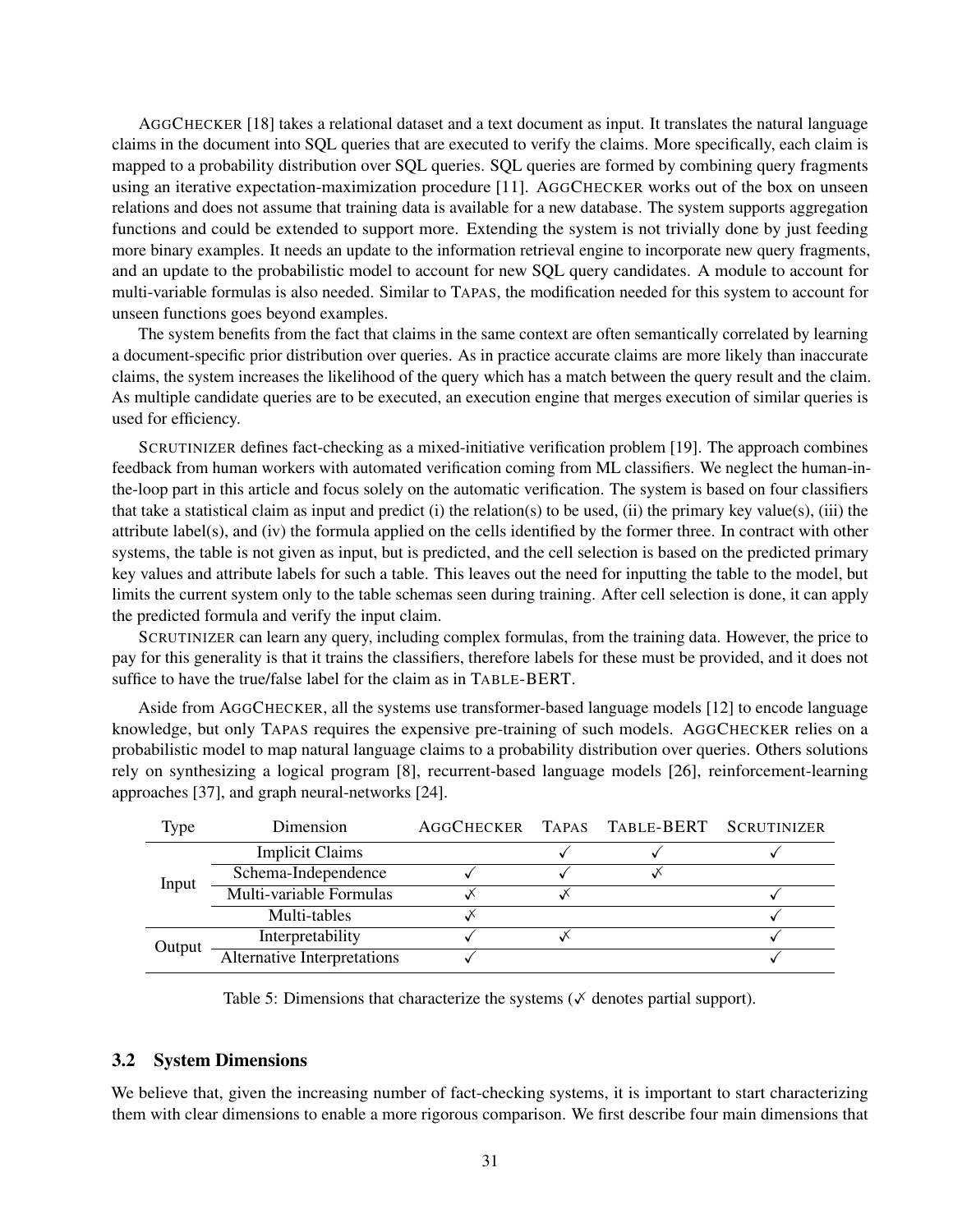characterize the input across the different proposals. Then, we discuss two dimensions that characterize the output. A summary of the dimensions and how systems support them is reported in Table 5.

#### 3.2.1 Input Dimensions

Explicit claims are handled by all fact-checking systems, as they are much easier to deal with. However, the support for **Implicit Claims** requires a deeper understanding of the semantics behind the given sentence. One approach to dealing with this problem is feature-based entity linking where all entities are detected in the input statement and a set of pre-defined trigger-words are used to build programs representing the semantics of the statement [8]. However, such approaches are very sensitive to the error-prone entity linking process. Another approach is to learn such implicit claims in a supervised manner. SCRUTINIZER learns from the classifiers' labels [19]. TAPAS also learns correlations between the text and the table during the pre-training process.

Another dimension is Schema-Independence. AGGCHECKER, TABLE-BERT and TAPAS can consume potentially any table with any unseen schema, while SCRUTINIZER is limited to tables whose row index values and attribute labels have been trained on. For SCRUTINIZER, adding new tables requires fine-tuning the classifiers. The operation is not expensive in terms of execution time, because its classifiers are based on a fine-tuning procedure, rather than having to pre-train again from scratch; however, it requires specific annotations that go beyond the true/false binary label. This dimension highlights that SCRUTINIZER is domain-specific and thus has to learn the related tables for the task at hand, while AGGCHECKER and TAPAS try to be agnostic of the table schema, and can handle any table as input. For TABLE-BERT, while it can be used on any unseen schema, our experiments show that it should be trained on the examples at hand in order to obtain good accuracy performance.

In practice, computations involving values of a database go beyond simple look up and aggregation functions such as those reported in Example 1. The function for the verification of a claim can require complex **Multivariable Formulas**. For example, the Compound Annual Growth Rate<sup>7</sup> is a formula needed to verify a claim in our experiments. SCRUTINIZER handles complex formulas on the condition that they are observed in its classifier-specific training data, and resorts to a brute-force approach to assign predicted values to variables. AGGCHECKER can be extended to handle complex aggregation functions. TAPAS handles aggregate queries with simple functions where the cell values have been selected by the model. It is not clear if and how TAPAS could support functions with more than one variable, and it would require training again the model from scratch such that new functions are learned. Finally, TABLE-BERT has no explicit notion of formulas, as it is a black-box model fine-tuned end-to-end on a binary classification task. According to the original paper and our experiments, TABLE-BERT struggles to learn how to handle formulas with multiple variables.

TABLE-BERT and TAPAS assume that the right table to verify the input claim is also given as input. In practice, many tables can be available and the most likely one for the task at hand is identified by SCRUTINIZER and AGGCHECKER (Multi-Tables). Moreover, in some cases more than one table is needed to verify a claim and only SCRUTINIZER supports verification that requires the combination of values from multiple tables. This dimension highlights one of the limits of the methods that rely on the linearized data fed to the transformers, as it is hard to feed multiple tables without hitting the limit on the size of the input.

#### 3.2.2 Output Dimensions

Interpretability is a key dimension supported by methods that output the query used to verify the claim. However, systems using a black-box model to verify claims, such as TABLE-BERT, lack interpretability as an explanation of the prediction is not provided. There do exist methods attempting to explain black-box models which include explanations by simplification [29]. However, there is no consistent method to define how faithful are the

<sup>&</sup>lt;sup>7</sup>It describes the net gain or loss of an investment over a certain period of time (https://en.wikipedia.org/wiki/ Compound\_annual\_growth\_rate).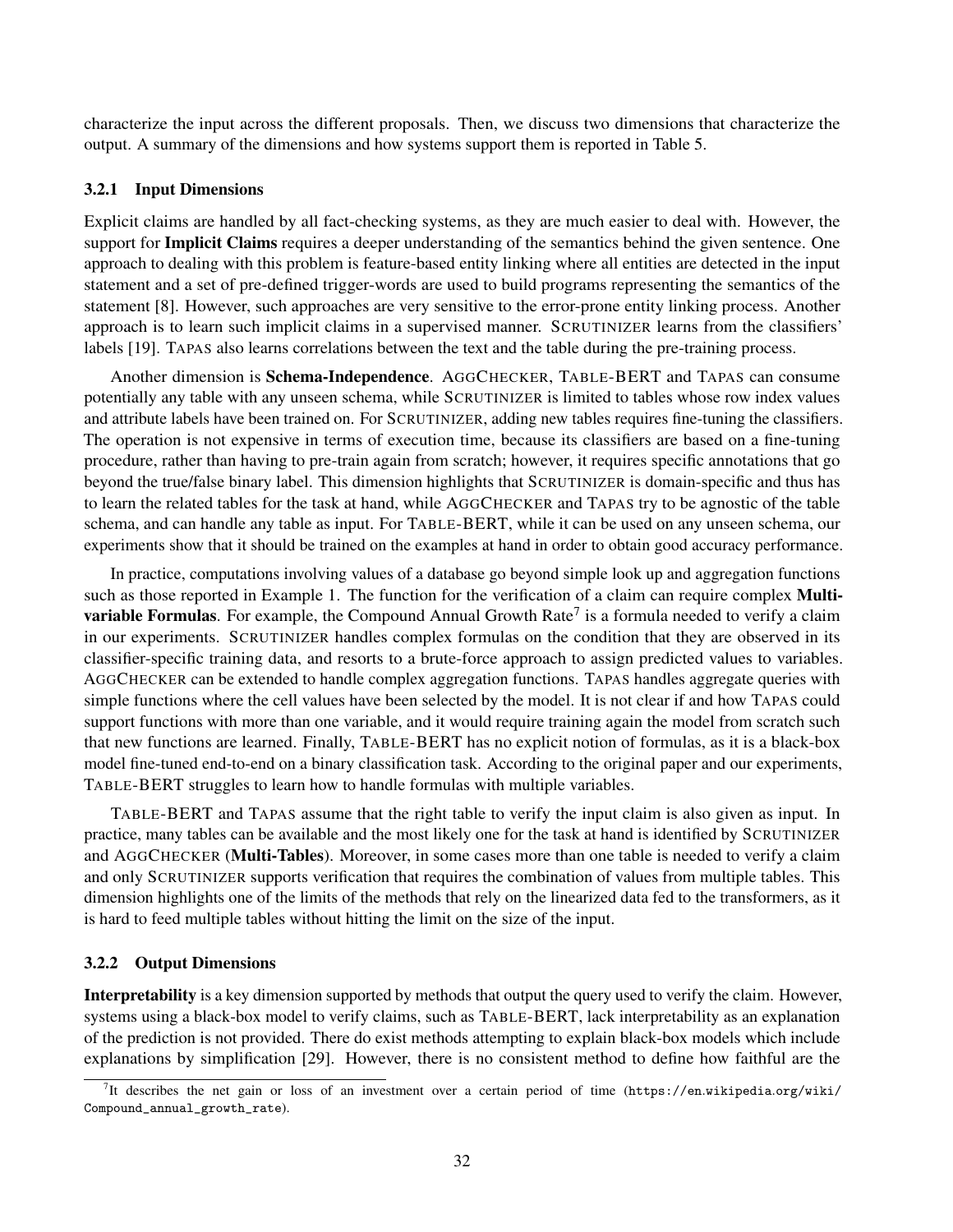explanations to the model prediction [17]. TAPAS is not fully interpretable since it provides only cell values and, in some cases, the aggregation operation. AGGCHECKER and SCRUTINIZER expose the declarative query used to verify the associated claim. Systems that predict query fragments and combine them, rather than producing an answer in one shot, are easier to interpret [10].

Claims expressed in natural language can be incomplete or ambiguous in many ways. Some systems support Alternative Interpretations to clarify how the output changes depending on the details of the verification. Consider a simple claim "Mike scored 30 points", and a table with two players whose first name is "Mike". The claim is true for one player, but false for the other. AGGCHECKER resolves such ambiguities by evaluating multiple queries and soliciting feedback from users. SCRUTINIZER learns ambiguities conditioned that they are represented in the training data. TAPAS and TABLE-BERT do not include any clear means to resolve this kind of ambiguities, as they default to one interpretation in the current architectures.

## 4 Experimental Evaluation

We evaluated the four systems above by using three datasets with real textual claims manually annotated with the correct checking label. We concatenate the claim to the sentence in case the sentence has multiple claims; otherwise, we only input the sentence. For every system, we report its coverage of the claims, the accuracy of the verification process, and the execution times.

|                                                           |                          | <b>SCRUTINIZER Labels</b> |          |                                     |         | TABLE-BERT Label |
|-----------------------------------------------------------|--------------------------|---------------------------|----------|-------------------------------------|---------|------------------|
| Sentence                                                  | Claim                    | Table                     |          | Attribute Label   Primary Key Value | Formula | Verdict          |
| - 800<br>There<br>were<br>deaths in China in May<br>2021. | total   800 total deaths | total deaths              | May_2021 | China                               | a       | False            |

Table 6: Labeled data for SCRUTINIZER and TABLE-BERT.

### 4.1 Datasets

Our experiments are based on three use cases: Coronavirus scenario (C19), International Energy Agency (IEA) scenario, and Basketball Data scenario (BBL). Every example contains the textual claim, the relational table to verify it, and the outcome expressed as a binary label True/False. For SCRUTINIZER, the training examples contain also the labels for the four classifiers. For a fair comparison, we fed the associated relation as input to all systems. Given the limitations on the input size in TAPAS, we limit the input for this system to at most a sample of 11 tuples, including the one needed to verify the claim. Without this ad-hoc operation, the system fails with the entire relation as input. An example of our labeled data is shown in Table 6.

For C19, we generated the training data from the relations (3M examples [19]) and used real claims for the testing. We denote the synthetic corpus as  $C19<sub>train</sub>$ . For testing the system with unseen claims, we analyzed the log of more than 30K claims tested by users on a website<sup>8</sup>. We found that more than 60% of the claims in such corpus are statistical and, among those, we have the datasets to verify 70%. From these claims, we randomly selected 55 claims and manually annotated them  $(C19_{test})$ .

For IEA, we obtained a document of 661 pages, containing 7901 sentences, and the corresponding corpus of manually checked claims, with check annotations for every claim from three domain experts. The annotations cover 2053 numerical claims, out of which we identified 1539 having a formula that occurs at least five times in the corpus. We denote the resulting dataset as  $IEA<sub>train</sub>$ . After processing the claims, we identify 1791 relations, 830 row indexes, 87 columns, and 413 formulas. Around 50% of the values for all properties appear at most 10

<sup>8</sup> https://coronacheck.eurecom.fr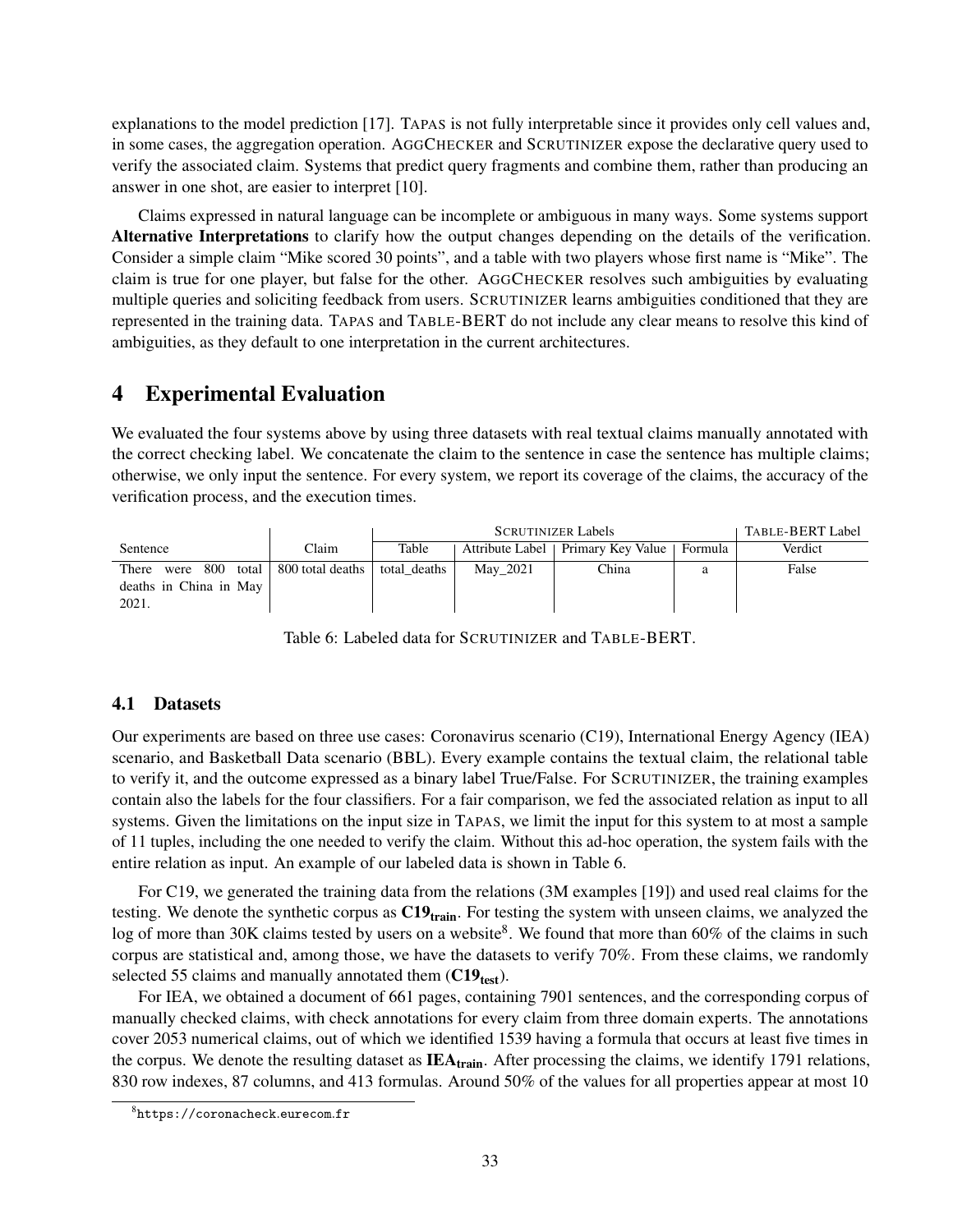times in the corpus, with the top 5% most frequent formulas appearing at least 8 times. For the test data (IEA<sub>test</sub>), we randomly selected 20 claims from the most common operations (look up and sum).

For BBL, we use the data in a recent publication  $[28]$ <sup>9</sup>. We use the 1523 real annotated claims provided in the repository for the testing step and generate ourselves the training data from the tables as in the C19 scenario. We generate an initial dataset of 32.3K samples, where 90% is used for training classifiers and 10% for validation. We use 132 tables for this scenario. The dataset used for bootstrapping is denoted by  $BBL<sub>train</sub>$  and the test dataset as  $\text{BBL}_{\text{test}}$ . Our datasets (BBL<sub>test</sub> and C19<sub>test</sub>) are publicly available<sup>10</sup>.

|                        | <b>AGGCHECKER</b> | <b>TAPAS</b> | TABLE-BERT | SCRUTINIZER |
|------------------------|-------------------|--------------|------------|-------------|
| $C19_{\text{train}}$   | 21.49%            | 21.49%       | 37.82%     | $100\%$     |
| $IEA_{train}$          | 33.06%            | $17.02\%$    | 27.28%     | 74.96%      |
| $BBL$ <sub>train</sub> | 53.00 $%$         | 56.17%       | 56.17%     | 56.17%      |

Table 7: Ratio of supported training claims.

As discussed in Section 5, the tested systems have limitations on the input data and on the space of supported formulas. These limitations are reflected in the percentage of training claims that every system can handle, as reported in Table 7. For example, complex formulas are present in our datasets, with more than 22% of the claims in  $IEA_{train}$  with three or more variables.

#### 4.2 Experimental Results

For TABLE-BERT, we fine-tuned the binary classifier on top of the PLM with the training data after augmenting the data to ensure a balance between classes. For TAPAS, we tried to automatically translate the claims to questions as pioneered by ClaimBuster [13]. However, the precision was not satisfactory, e.g., we could not obtain any questions for 7 out of the 20 IEA test claims. To overcome this issue, we manually translated claims into questions for IEA<sub>test</sub> and  $C19_{test}$ , and relied on a pattern-based script to generate questions for  $BBL_{test}$ . For TAPAS and AGGCHECKER, we did not run any training. For SCRUTINIZER, we provided the examples with the labels for the 4 classifiers, and examples with binary labels for TABLE-BERT. For SCRUTINIZER, we do not rely on the user feedback in this experiment.

|                       | <b>AGGCHECKER</b> |      | TAPAS TABLE-BERT SCRUTINIZER |      |
|-----------------------|-------------------|------|------------------------------|------|
| $C19_{test}$          | 0.44              | 0.64 | 0.76                         | 0.80 |
| $IEA_{test}$          | 0.50              | 0.07 | 0.58                         | 0.65 |
| $BBL$ <sub>test</sub> | 0.13              | 0.41 | 0.17                         | 0.51 |

Table 8: Verification accuracy on the test datasets.

Table 8 reports the accuracy results of the experiments with all systems on the test claims. **IEA**<sub>train</sub> is heavily skewed as, for instance, there are formulas such as lookups and summations that are commonly used, unlike formulas comprising multiple variables which are scarce (formulas having ten or more variables form 4.32% of the training data). The formulas in  $IEA_{test}$  are different, as they contain functions supported by all systems

 $^9$ https://github.com/ehudreiter/accuracySharedTask; sentences and claims in this corpus are similar to the ones reported in Example 1.

 $^{10}$ https://zenodo.org/record/5128604#.YPrSgXUzZuU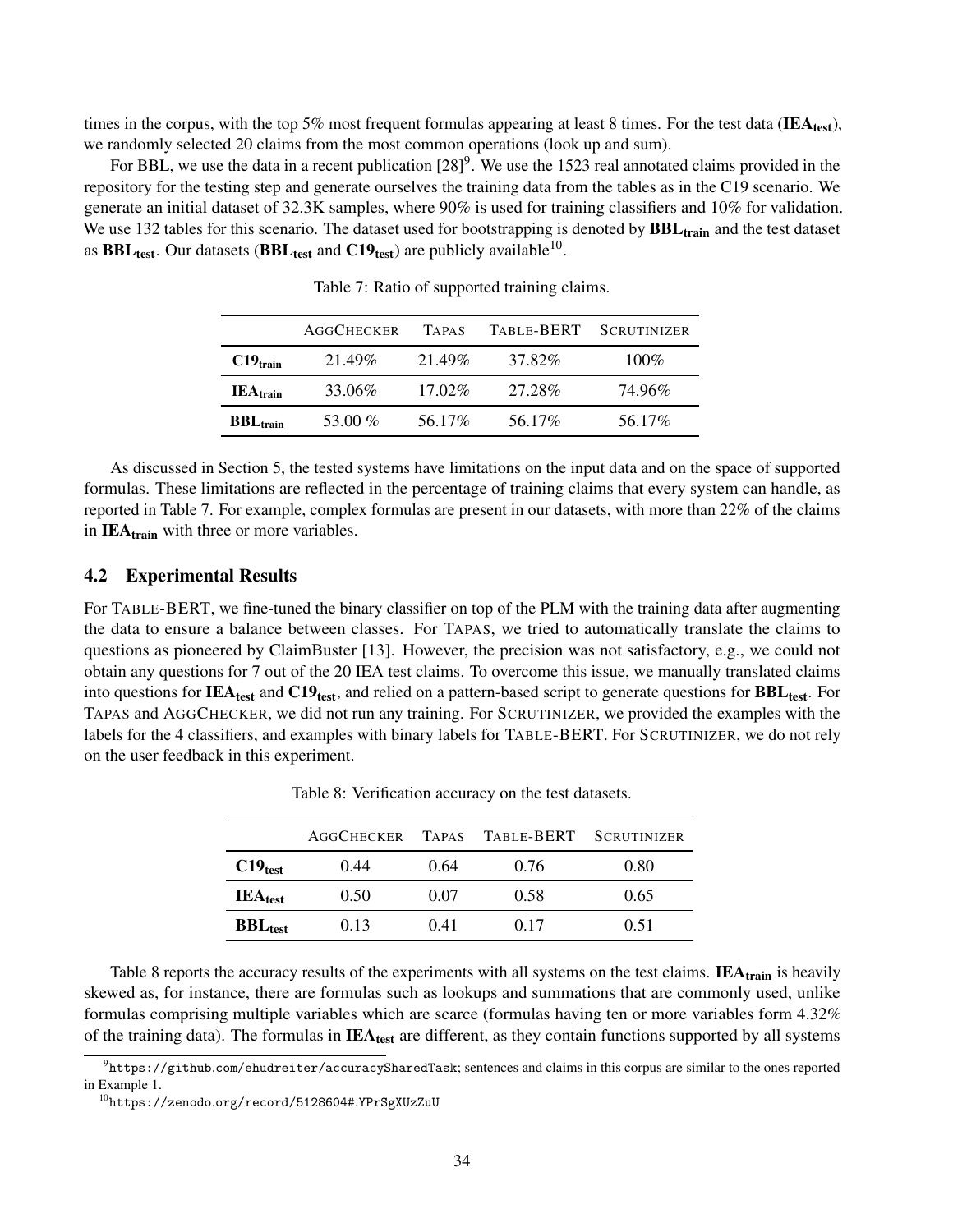|              | <b>AGGCHECKER</b> | <b>TAPAS</b> | TABLE-BERT | <b>SCRUTINIZER</b> |
|--------------|-------------------|--------------|------------|--------------------|
| $C19_{test}$ | 280.41            | 991.52       | 23.09      | 0.03               |
| $IEA_{test}$ | 321.53            | 943.25       | 18.11      | 0.68               |
| $BBL_{test}$ | 3472.44           | 12709.45     | 40.20      | 236.64             |

Table 9: Execution time of the test datasets (seconds).

(lookups and summations in this case). For  $BBL_{test}$ , low results are explained by the fact that all systems have low coverage of the claims in the data and some claims require verification that spans across multiple tables. For C19<sub>test</sub>, the systems do slightly better as the test data comprises lookups and the attribute label and primary key value are usually explicitly stated in the sentence. We observe that the systems perform with mixed results, and none of them can get high accuracy in all cases. We can observe that in most cases the use of training data can lead to the best performance. This is evident for TABLE-BERT, which performs well in two datasets by making use of the true/false labels, and in SCRUTINIZER, which exploits the rich annotations for its classifiers and leads in all scenarios. However, for  $C19_{test}$ , SCRUTINIZER fails for claims which require formulas that it has not seen in the training data. For running **BBL**<sub>test</sub> with TAPAS and TABLE-BERT, we replaced abbreviations in the schemas of the table by their proper wording (for example, "PTS" was replaced by "Points"). This has improved the TAPAS accuracy from 0.19 to 0.41 and TABLE-BERT accuracy from 0.09 to 0.17. This is expected as such models, which have been trained on text and table together, correlate better a table schema containing "Points" with the input text compared to the acronym "PTS".

For the execution times, we distinguish the training and the testing. Classifier-training time is needed for SCRUTINIZER and TABLE-BERT; however, this is typically negligible (on the studied datasets) with the usage of GPUs. AGGCHECKER and TABLE-BERT, on the other hand, have zero setup time. We report the execution times for all test data in Table 9. TAPAS is the slowest as the model is jointly computing the relevant cells and performing an operation on them, compared to TABLE-BERT that requires a negligible amount of time to perform binary classification. SCRUTINIZER consumes negligible time in classifier predictions, but the brute-force query generation process could potentially take considerable amount of time when multiple combinations are available. AGGCHECKER, although having to perform evaluations of a large number of queries, successfully merges the execution of similar queries to increase efficiency. In summary, all systems are usable in reasonable time in our experience in an entry-level infrastructure with a low-end GPU.

# 5 Conclusions

We focused our study on the problem of fact-checking a statistical claim with relational tables as reference data and considered four prominent systems. We make a first step towards categorizing fact-checking systems with generic dimensions. We have also experimentally evaluated the four systems on three use cases and gathered many observations on their coverage, their qualitative performance and their execution times.

Our results and the proposed categorization can act as a blueprint when designing a system, as different applications have different requirements. For example, text coming from the basketball data scenario is unlikely ambiguous, so it is safe to neglect ambiguity resolution. However, text related to coronavirus is oftentimes ambiguous and resolution of the ambiguities is a must. Data-driven approaches excel with the provision that sufficient training data is accessible; however, this condition is not always easily met, as manual annotation is costly, especially in scenarios such as IEA where experienced labor is needed. Experiments highlight that training data generated from the tables is a valid solution, but it requires manual work. This aspect is especially important for SCRUTINIZER, which has the highest accuracy, but it is the system that requires most labeling efforts. We also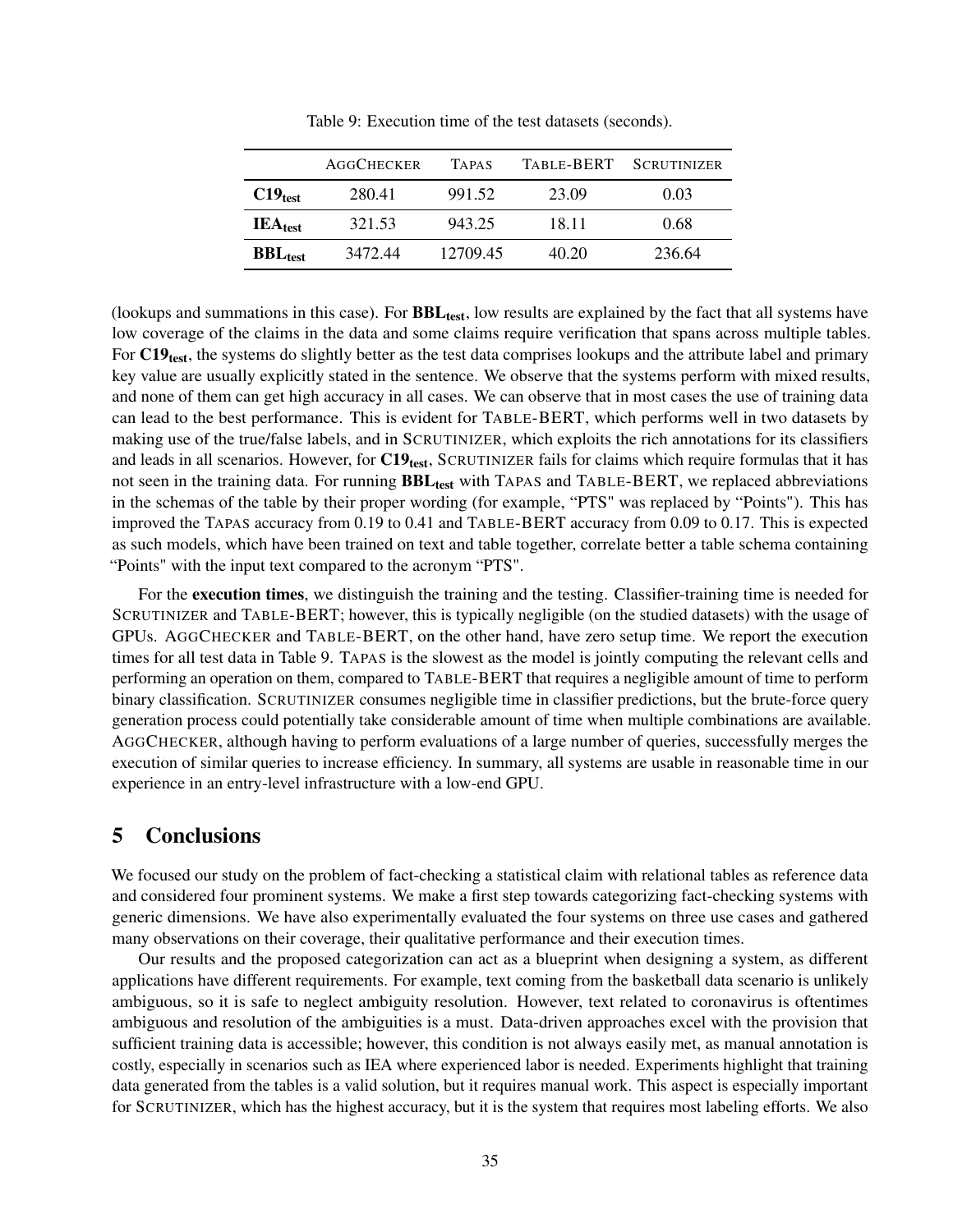remark that some systems worked only after pre-processing the input, by rewriting the claim as a question or by limiting and refining the tabular data. We can state that there is no one system that clearly fits for all scenarios. Choosing or designing a system has to be done keeping in mind the scenario(s) at hand.

Finally, we discuss a promising research direction that we identified during the experimental campaign. Given that the systems are getting better at detecting a false claim, is there any hope that they learn how to *repair* a false claim with the correct information?

Consider a basketball data scenario with claim "Vince Carter scored 22 points in 39 minutes." Having a look at Table 4, we see that the player scored 4 points in 9 minutes. A fact-checking system would mark the claims as false. However, we see in the table that another player (Courtney Lee) is the actual fit for the sentence. The sentence is still false, but if we aim at repairing it, the result will be very different. In one case we would change the values and in one case we would repair the claim with a different entity — which one is the correct fix? Looking at this example, someone may argue that the mistake is in the entity, following the principle that it is more likely to have one error rather than two in the same sentence. This is in line with several data cleaning systems for relational data, which repair tuples according to a minimality principle [9]. This aspect of fact-checking is not considered in the design of the current systems, nor is available as a by-product of their results. We believe this is an interesting open problem that can benefit from the experience on cleaning structured data to introduce the concept of "repairing" natural language sentences.

## References

- [1] Facebook 'still making money from anti-vax sites'. https://www.theguardian.com/technology/2021/ jan/30/facebook-letting-fake-news-spreaders-profit-investigators-claim.
- [2] Managing the covid-19 infodemic. https://www.who.int/news/item/23-09-2020-managingthe-covid-19-infodemic-promoting-healthy-behaviours-and-mitigating-the-harm-frommisinformation-and-disinformation.
- [3] One of the internet's oldest fact-checking organizations is overwhelmed by coronavirus misinformation and it could have deadly consequences. https://www.businessinsider.fr/us/coronavirus-snopesmisinformation-fact-checking-overwhelmed-deadly-consequences-2020-3.
- [4] Rishabh Agarwal, Chen Liang, Dale Schuurmans, and Mohammad Norouzi. Learning to generalize from sparse and underspecified rewards. *CoRR*, abs/1902.07198, 2019.
- [5] Naser Ahmadi, Joohyung Lee, Paolo Papotti, and Mohammed Saeed. Explainable fact checking with probabilistic answer set programming. In *Conference for Truth and Trust Online (TTO)*, 2019.
- [6] João Pedro Baptista and Anabela Gradim. Understanding fake news consumption: A review. *Social Sciences*, 9(10), 2020.
- [7] Max Bartolo, Tristan Thrush, Robin Jia, Sebastian Riedel, Pontus Stenetorp, and Douwe Kiela. Improving question answering model robustness with synthetic adversarial data generation. *CoRR*, abs/2104.08678, 2021.
- [8] Wenhu Chen, Hongmin Wang, Jianshu Chen, Yunkai Zhang, Hong Wang, Shiyang Li, Xiyou Zhou, and William Yang Wang. Tabfact : A large-scale dataset for table-based fact verification. In *ICLR*, April 2020.
- [9] Xu Chu, Ihab F. Ilyas, and Paolo Papotti. Holistic data cleaning: Putting violations into context. In *ICDE*, pages 458–469. IEEE Computer Society, 2013.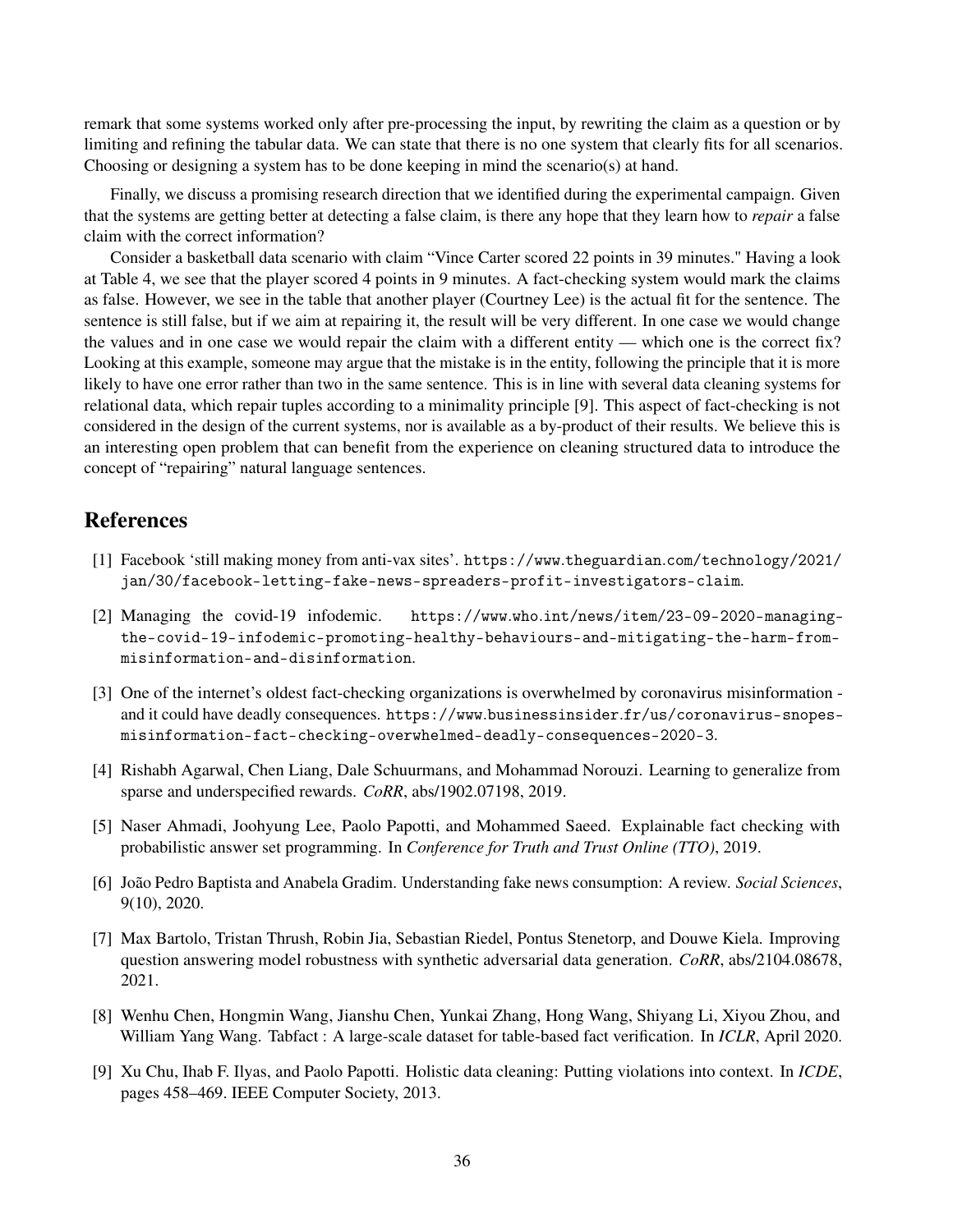- [10] Artur d'Avila Garcez and Luís C. Lamb. Neurosymbolic AI: the 3rd wave. *CoRR*, abs/2012.05876, 2020.
- [11] A. P. Dempster, N. M. Laird, and D. B. Rubin. Maximum likelihood from incomplete data via the em algorithm. *Journal of the Royal Statistical Society. Series B (Methodological)*, 39(1):1–38, 1977.
- [12] Jacob Devlin, Ming-Wei Chang, Kenton Lee, and Kristina Toutanova. BERT: Pre-training of deep bidirectional transformers for language understanding. In *Proc. of the NAACL*, 2019.
- [13] Naeemul Hassan, Fatma Arslan, Chengkai Li, and Mark Tremayne. Toward automated fact-checking: Detecting check-worthy factual claims by claimbuster. In *KDD*, 2017.
- [14] Naeemul Hassan, Gensheng Zhang, Fatma Arslan, Josue Caraballo, Damian Jimenez, Siddhant Gawsane, Shohedul Hasan, Minumol Joseph, Aaditya Kulkarni, Anil Kumar Nayak, Vikas Sable, Chengkai Li, and Mark Tremayne. Claimbuster: The first-ever end-to-end fact-checking system. *Proc. VLDB Endow.*, 10(12):1945–1948, August 2017.
- [15] Jonathan Herzig, Pawel Krzysztof Nowak, Thomas Müller, Francesco Piccinno, and Julian Eisenschlos. TaPas: Weakly supervised table parsing via pre-training. In *Proc. of the 58th Annual Meeting of the Association for Computational Linguistics*, pages 4320–4333. ACL, 2020.
- [16] Viet-Phi Huynh and Paolo Papotti. A benchmark for fact checking algorithms built on knowledge bases. In *Proc. of CIKM 2019, Beijing, China, November 3-7, 2019*, pages 689–698. ACM, 2019.
- [17] Alon Jacovi and Yoav Goldberg. Towards faithfully interpretable NLP systems: How should we define and evaluate faithfulness? In *Proc. of the 58th Annual Meeting of the Association for Computational Linguistics*, pages 4198–4205, Online, July 2020. Association for Computational Linguistics.
- [18] Saehan Jo, Immanuel Trummer, Weicheng Yu, Xuezhi Wang, Cong Yu, Daniel Liu, and Niyati Mehta. Verifying text summaries of relational data sets. In *SIGMOD*, page 299–316. ACM, 2019.
- [19] Georgios Karagiannis, Mohammed Saeed, Paolo Papotti, and Immanuel Trummer. Scrutinizer: Fact checking statistical claims. *Proc. VLDB Endow.*, 13(12):2965–2968, August 2020.
- [20] Nayeon Lee, Belinda Z. Li, Sinong Wang, Wen-tau Yih, Hao Ma, and Madian Khabsa. Language models as fact checkers? In *Proceedings of the Third Workshop on Fact Extraction and VERification (FEVER)*, pages 36–41, Online, July 2020. Association for Computational Linguistics.
- [21] Jens Lehmann, Robert Isele, Max Jakob, Anja Jentzsch, Dimitris Kontokostas, Pablo Mendes, Sebastian Hellmann, Mohamed Morsey, Patrick Van Kleef, Sören Auer, and Christian Bizer. Dbpedia - a large-scale, multilingual knowledge base extracted from wikipedia. *Semantic Web Journal*, 6, 01 2014.
- [22] Bill MacCartney and Christopher D. Manning. *Natural Logic and Natural Language Inference*, pages 129–147. Springer Netherlands, Dordrecht, 2014.
- [23] Sewon Min, Danqi Chen, Hannaneh Hajishirzi, and Luke Zettlemoyer. A discrete hard EM approach for weakly supervised question answering. In *EMNLP-IJCNLP*, pages 2851–2864. ACL, 2019.
- [24] Thomas Mueller, Francesco Piccinno, Peter Shaw, Massimo Nicosia, and Yasemin Altun. Answering conversational questions on structured data without logical forms. In *EMNLP-IJCNLP*, pages 5902–5910. ACL, 2019.
- [25] Preslav Nakov, David P. A. Corney, Maram Hasanain, Firoj Alam, Tamer Elsayed, Alberto Barrón-Cedeño, Paolo Papotti, Shaden Shaar, and Giovanni Da San Martino. Automated fact-checking for assisting human fact-checkers. In *IJCAI*, pages 4826–4832. ijcai.org, 2021.